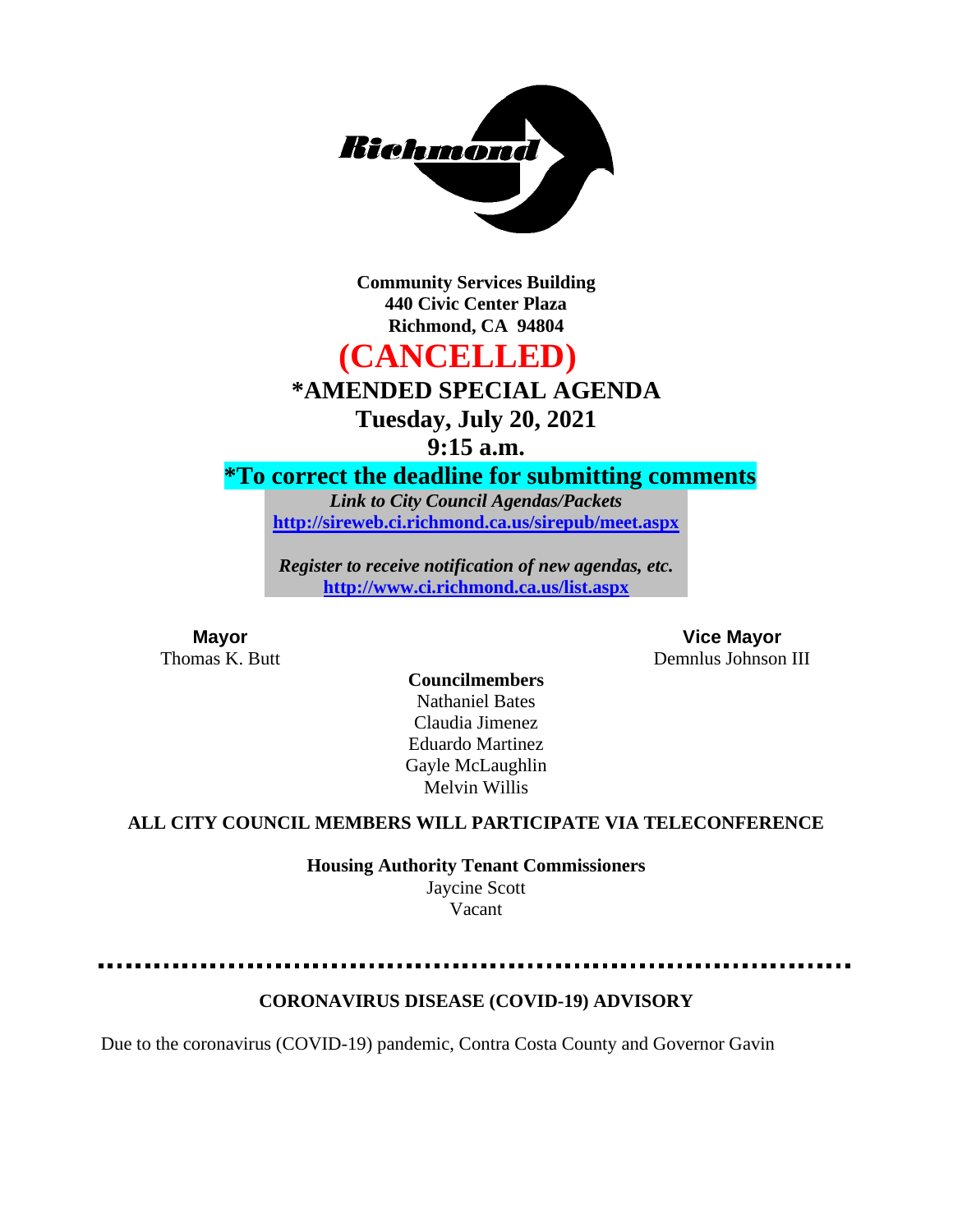Newsom have issued multiple orders requiring sheltering in place, social distancing, and reduction of person-to-person contact. Accordingly, Governor Gavin Newsom has issued executive orders that allow cities to hold public meetings via teleconferencing. Both **<https://www.coronavirus.cchealth.org/>** and **[http://www.ci.richmond.ca.us/3914/Richmond-](http://www.ci.richmond.ca.us/3914/Richmond-Coronavirus-Info)[Coronavirus-Info](http://www.ci.richmond.ca.us/3914/Richmond-Coronavirus-Info)** provide updated coronavirus information.

DUE TO THE SHELTER IN PLACE ORDERS, attendance at the City of Richmond City Council meeting will be limited to Council members, essential City of Richmond staff, and members of the news media. Public comment will be confined to items appearing on the agenda and will be limited to the methods provided below. Consistent with **Executive Orders N-29-20 and N-08-21** this meeting will utilize teleconferencing only. The following provides information on how the public can participate in this meeting.

### **How to watch the meeting from home:**

- 1. KCRT Comcast Channel 28 or AT&T Uverse Channel 99
- 2. Livestream online at<http://www.ci.richmond.ca.us/3178/KCRT-Live>

### **Public comment may be submitted by mail, email and/or Zoom video conference in the manner that follows; provided that no member of the public may submit more than one verbal comment per agenda item.**

- **1.** Via mail received by 1:00 p.m. Monday, July 19, 2021, sent to 450 Civic Center Plaza, 3rd Floor, Office of the Clerk, Richmond, CA 94804.
- **2.** Via email to [cityclerkdept@ci.richmond.ca.us](mailto:cityclerkdept@ci.richmond.ca.us) by 1:00 p.m. Monday, July 19, 2021.

Emails *MUST* contain in the subject line 1) public comments – Open Session prior to Closed Session; 2) public comments agenda item  $#$  [include the agenda item number]. All such email will be posted on-line and emailed to the City Council before the meeting is called to order. **No individual email will be read into the record. Due to the high volume of emails received, emails that do not contain the correct identifying information in the subject line may be overlooked and may not become part of the record. Email received after 1:00 p.m. will be posted on-line following the meeting as part of the supplemental materials attached to the meeting minutes.**

**3.** Via Zoom by video conference or by phone using the following link/call-in numbers – for Open Session and City Council:

### **Please click the link below to join the webinar:**

**<https://zoom.us/j/99312205643?pwd=MDdqNnRmS2k4ZkRTOWhlUldQOUF1Zz09> Passcode: ccmeeting**

**Or iPhone one-tap:**

**US: +16699006833,,99312205643# or +13462487799,,99312205643# Or Telephone:**

**Dial (for higher quality, dial a number based on your current location):**

**US: +1 669 900 6833 or +1 346 248 7799 or +1 253 215 8782 or +1 312 626 6799 or +1 929 205 6099 or +1 301 715 8592**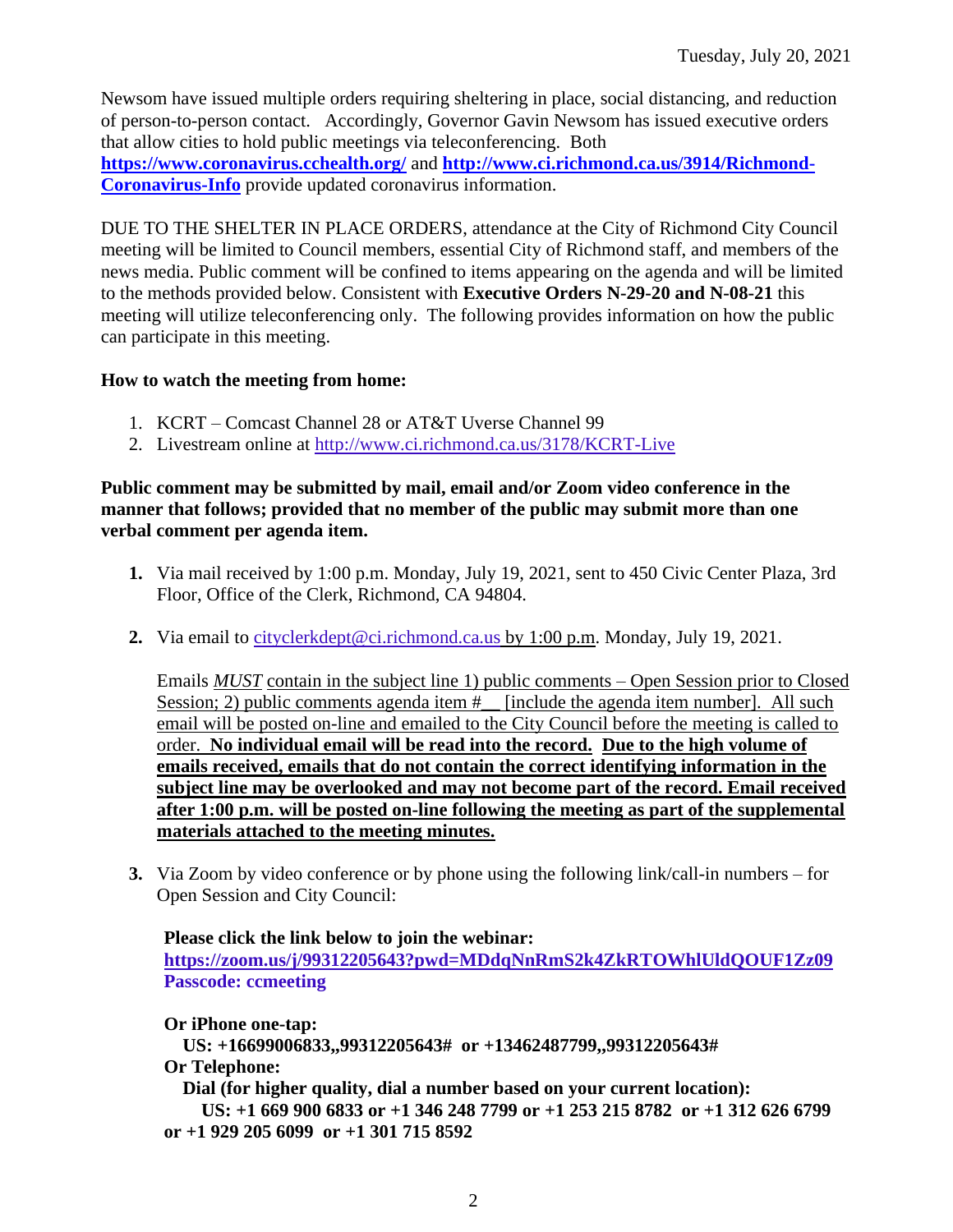### **Webinar ID: 993 1220 5643**

International numbers available: <https://zoom.us/u/aehrwCgISx>

a. To comment by video conference, click on the Participants button at the bottom of your screen and select the "Raise Your Hand" button to request to speak when Public Comment is being asked for. Speakers will be called upon in the order they select the "Raise Your Hand" feature. When called upon, press the unmute button. After the allotted time, you will then be re-muted. \*\*

b. To comment by phone, you will be prompted to "Raise Your Hand" by pressing "**\*9**" to request to speak when Public Comment is asked for. When called upon, you will be asked to unmuted by pressing \*6. After the allotted time, you will then be re-muted. Instructions of how to raise your hand by phone are available at: [https://support.zoom.us/hc/en-us/articles/201362663 -Joining-a-meeting-by-phone.](https://support.zoom.us/hc/en-us/articles/201362663) \*\*

\*\***The mayor will announce the agenda item number and open public comment when appropriate. Individuals who would like to address the Council should raise their hand. The mayor will close public comment when public comment is concluded**.

### *The City cannot guarantee that its network and/or the site will be uninterrupted. To ensure that the City Council receives your comments, you are strongly encouraged to submit your comments in writing in advance of the meeting.*

### **Record of all public comments:**

All public comments will be considered a public record, put into the official meeting record. All public comments will be available after the meeting as supplemental materials and will be posted as an attachment to the meeting minutes when the minutes are posted: [http://www.ci.richmond.ca.us/Archive.aspx?AMID=31.](http://www.ci.richmond.ca.us/Archive.aspx?AMID=31)

### **Accessibility for Individuals with Disabilities**

Upon request, the City will provide for written agenda materials in appropriate alternative formats, or disability-related modification or accommodation, including auxiliary aids or services and sign language interpreters, to enable individuals with disabilities to participate in and provide comments at/related to public meetings. Please submit a request, including your name, phone number and/or email address, and a description of the modification, accommodation, auxiliary aid, service or alternative format requested at least two days before the meeting. Requests should be emailed to [cityclerkdept@ci.richmond.ca.us](mailto:cityclerkdept@ci.richmond.ca.us) or submitted by phone at 510-620-6513, ext. 9, or 510-620-6509. Requests made by mail to City Clerk's Office, City Council meeting, 450 Civic Center Plaza, Richmond, CA 94804 must be received at least two days before the meeting. Requests will be granted whenever possible and resolved in favor of accessibility.

### **Effect of Advisory on In-person public participation**

During the pendency of the **Executive Orders N-29-20 and N-08-21**, the language in this Advisory portion of the agenda supersedes any language below in the meeting procedures contemplating inperson public comment.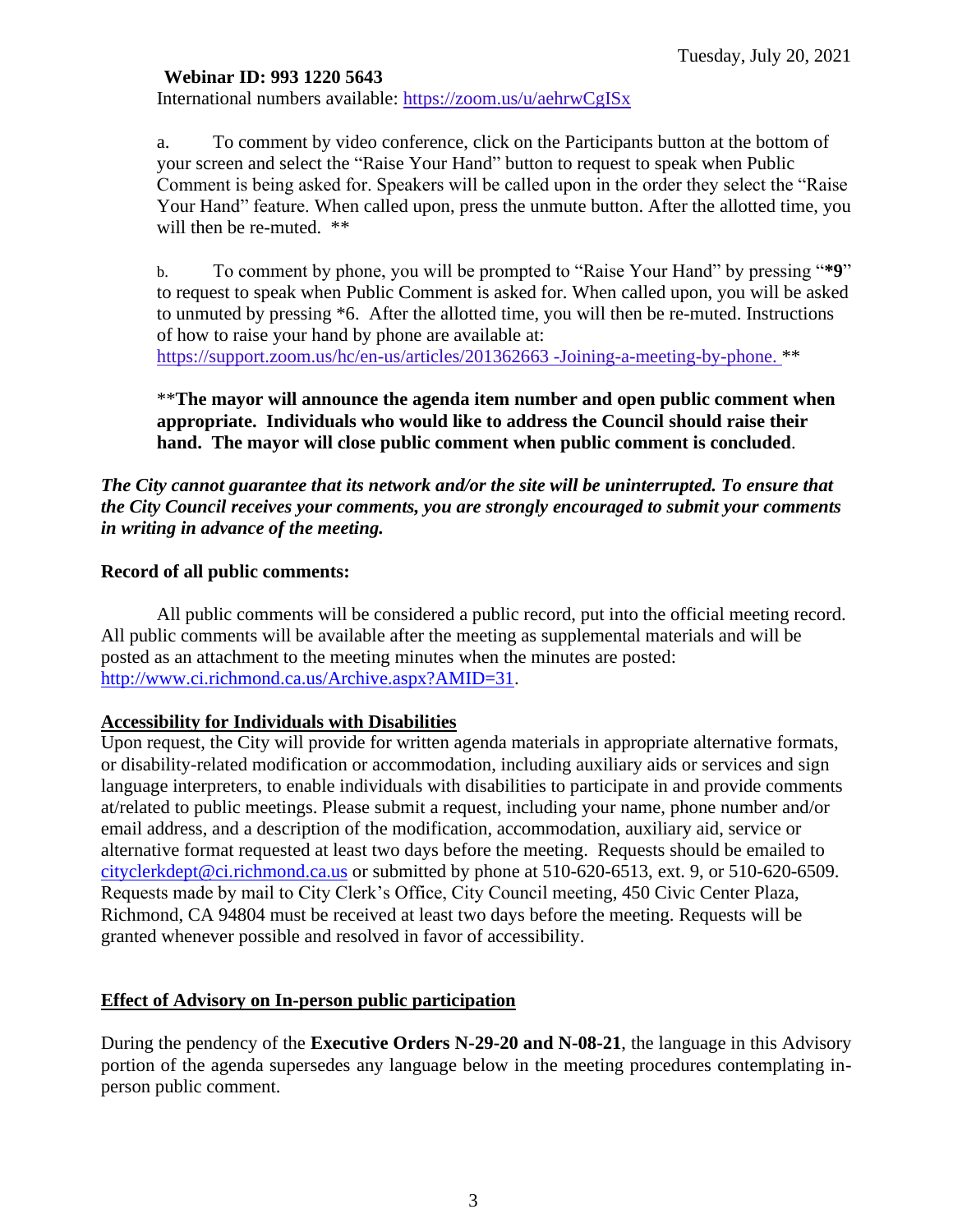# **MEETING PROCEDURES**

The City of Richmond encourages community participation at its City Council meetings and has established procedures that are intended to accommodate public input in a timely and time-sensitive way. As a courtesy to all members of the public who wish to participate in City Council meetings, please observe the following procedures:

**PUBLIC COMMENT ON AGENDA ITEMS:** Anyone who desires to address the City Council on items appearing on the agenda must complete and file a pink speaker's card with the City Clerk **prior** to the City Council's consideration of the item. Once the City Clerk has announced the item, no person shall be permitted to speak on the item other than those persons who have submitted their names to the City Clerk. Your name will be called when the item is announced for discussion. **Each speaker will be allowed up to TWO (2) MINUTES to address the City Council on NON-PUBLIC HEARING items listed on the agenda. Speakers are allowed up to THREE (3) minutes on PUBLIC HEARING items.**

**CONDUCT AT MEETINGS:** Richmond City Council meetings are limited public forums during which the City strives to provide an open, safe atmosphere and promote robust public debate. Members of the public, however, must comply with state law, as well as the City's laws and procedures and may not actually disrupt the orderly conduct of these meetings. The public, for example, may not shout or use amplifying devices, must submit comment cards and speak during their allotted time, may not create a physical disturbance, may not speak on matters unrelated to issues within the jurisdiction of the City Council or the agenda item at hand, and may not cause immediate threats to public safety.

**CITY HARASSMENT POLICY:** The City invites public comment and critique about its operations, including comment about the performance of its public officials and employees, at the public meetings of the City Council and boards and commissions. However, discriminatory or harassing comments about or in the presence of City employees, even comments by third parties, may create a hostile work environment, if severe or pervasive. The City prohibits harassment against an applicant, employee, or contractor on the basis of race, religious creed, color, national origin, ancestry, physical disability, medical condition, mental disability, marital status, sex (including pregnancy, childbirth, and related medical conditions), sexual orientation, gender identity, age or veteran status, or any other characteristic protected by federal, state or local law. In order to acknowledge the public's right to comment on City operations at public meetings, which could include comments that violate the City's harassment policy if such comments do not cause an actual disruption under the Council Rules and Procedures, while taking reasonable steps to protect City employees from discrimination and harassment, City Boards and Commissions shall adhere to the following procedures. If any person makes a harassing remark at a public meeting that violates the above City policy prohibiting harassment, the presiding officer of the meeting may, at the conclusion of the speaker's remarks and allotted time: (a) remind the public that the City's Policy Regarding Harassment of its Employees is contained in the written posted agenda; and (b) state that comments in violation of City policy are not condoned by the City and will play no role in City decisions. If any person makes a harassing remark at a public meeting that violates the above City policy, any City employee in the room who is offended by remarks violating the City's policy is excused from attendance at the meeting. No City employee is compelled to remain in attendance where it appears likely that speakers will make further harassing comments. If an employee leaves a City meeting for this reason, the presiding officer may send a designee to notify any offended employee who has left the meeting when those comments are likely concluded so that the employee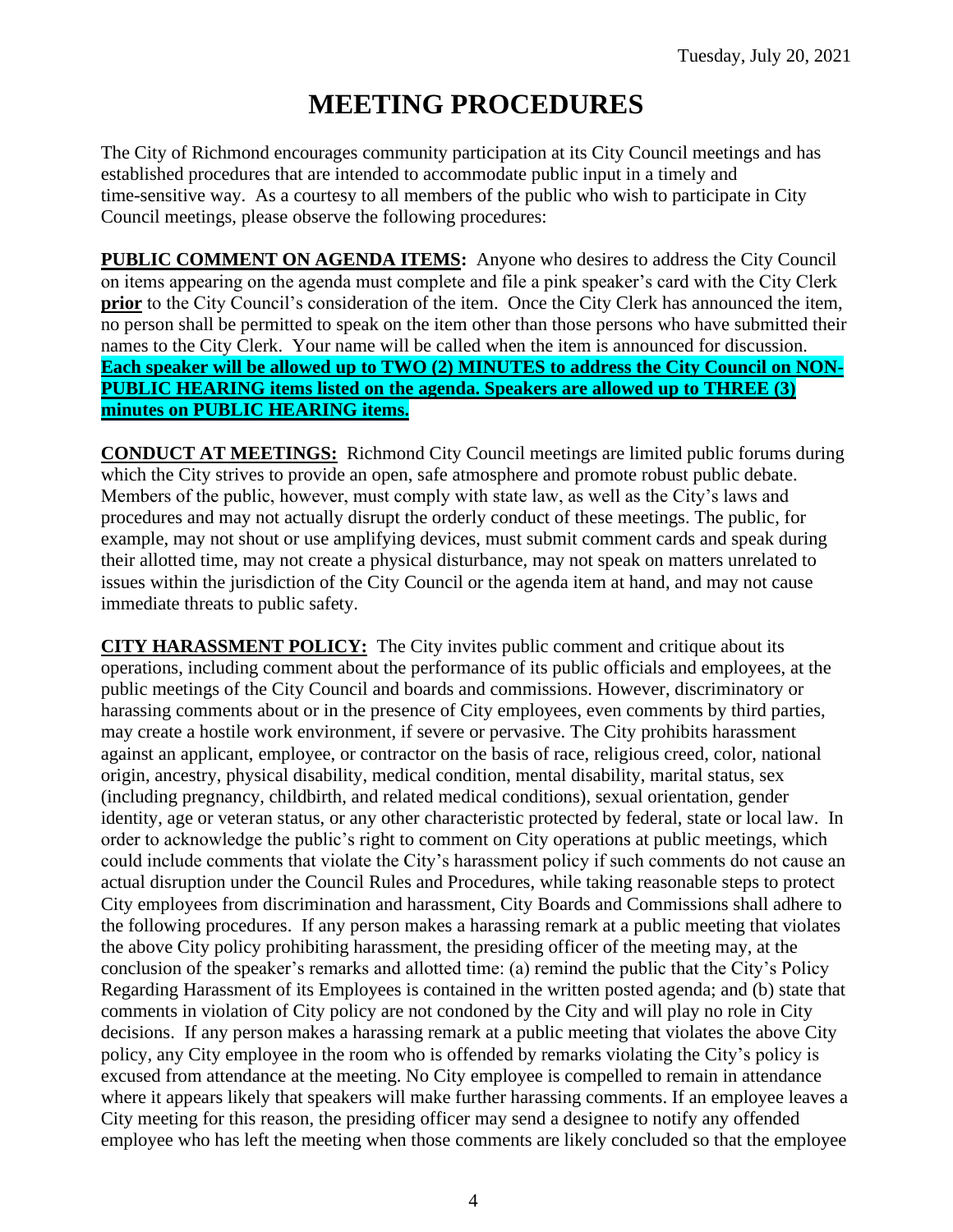Tuesday, July 20, 2021 may return to the meeting. The presiding officer may remind an employee or any council or board or commission member that he or she may leave the meeting if a remark violating the City's harassment policy is made. These procedures supplement the Council Rules and Procedures relating to disruption of orderly conduct at Council meetings.

Any law enforcement officer on duty or whose service is commanded by the presiding officer shall be Sergeant-at-Arms of the Council meetings. He/she, or they, shall carry out all orders and instructions given by the presiding officer for the purpose of maintaining order and decorum at the Council meetings (City Council Rules of Procedure and Order Section III F, RMC Section 2.12.030).

**\*\*\*\*\*\*\*\*\*\*\*\*\*\*\*\*\*\*\*\*\*\*\*\*\*\*\*\*\*\*\*\*\*\*\*\*\*\*\*\*\*\*\*\*\*\*\*\*\*\*\*\*\*\*\*\*\*\***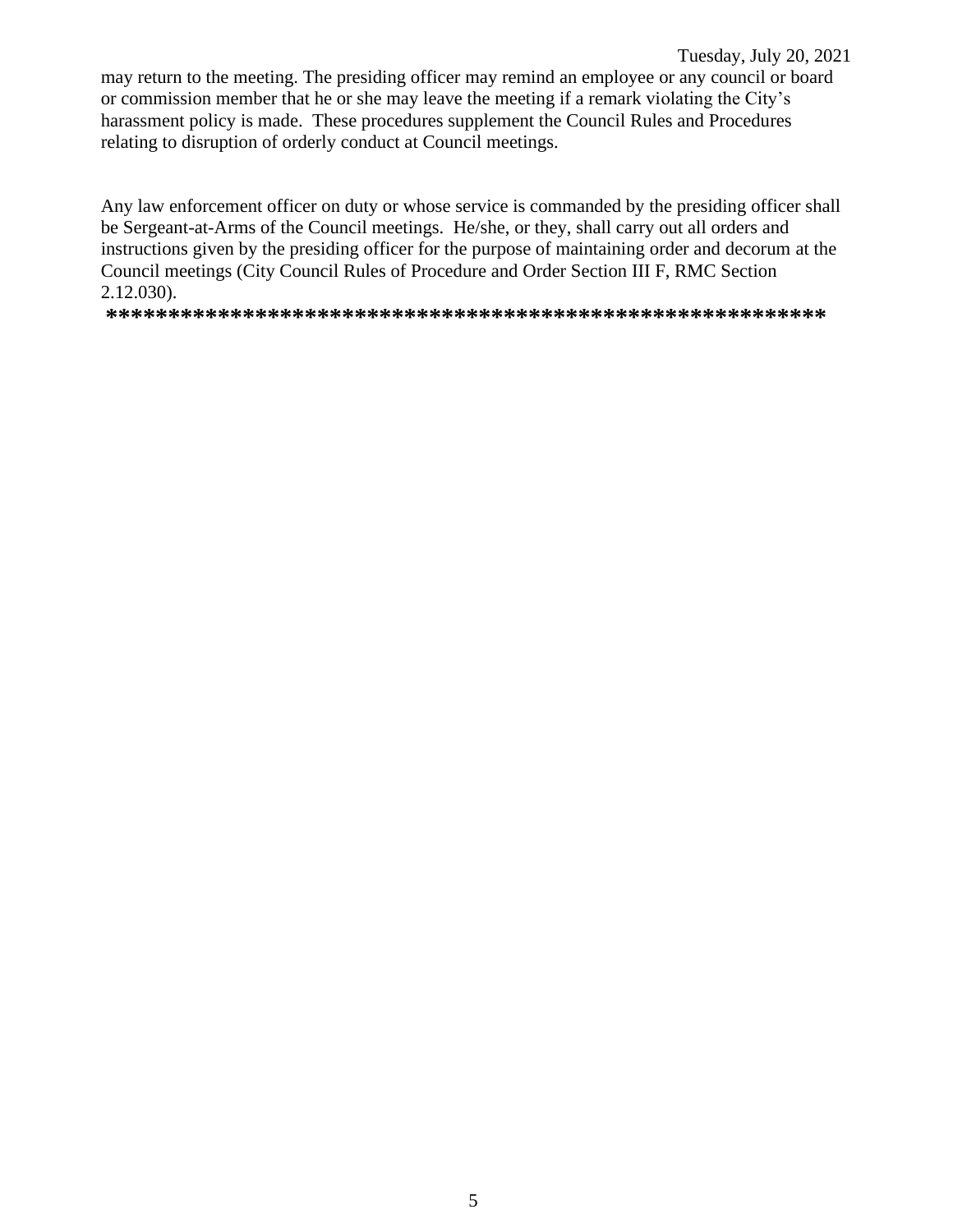# **SPECIAL OPEN SESSION TO HEAR PUBLIC COMMENT BEFORE CLOSED SESSION**

#### 9:15 a.m.

### **A. ROLL CALL**

### **CLOSED SESSION**

### **CITY COUNCIL**

CONFERENCE WITH LEGAL COUNSEL - EXISTING LITIGATION (paragraph (1) of Subdivision [d] of Government Code Section 54956.9):

Richmond Shoreline Alliance, SPRAWLDEF, Citizens for East Shore Parks, Sunflower Alliance, and Greenaction for Health and Environmental Justice v. City of Richmond

SPRAWLDEF et al. v. City of Richmond North Coast Rivers Alliance et al./Point Molate Alliance et al. v. City of Richmond

### **B. PUBLIC COMMENT BEFORE CLOSED SESSION**

#### **C. ADJOURN TO CLOSED SESSION**